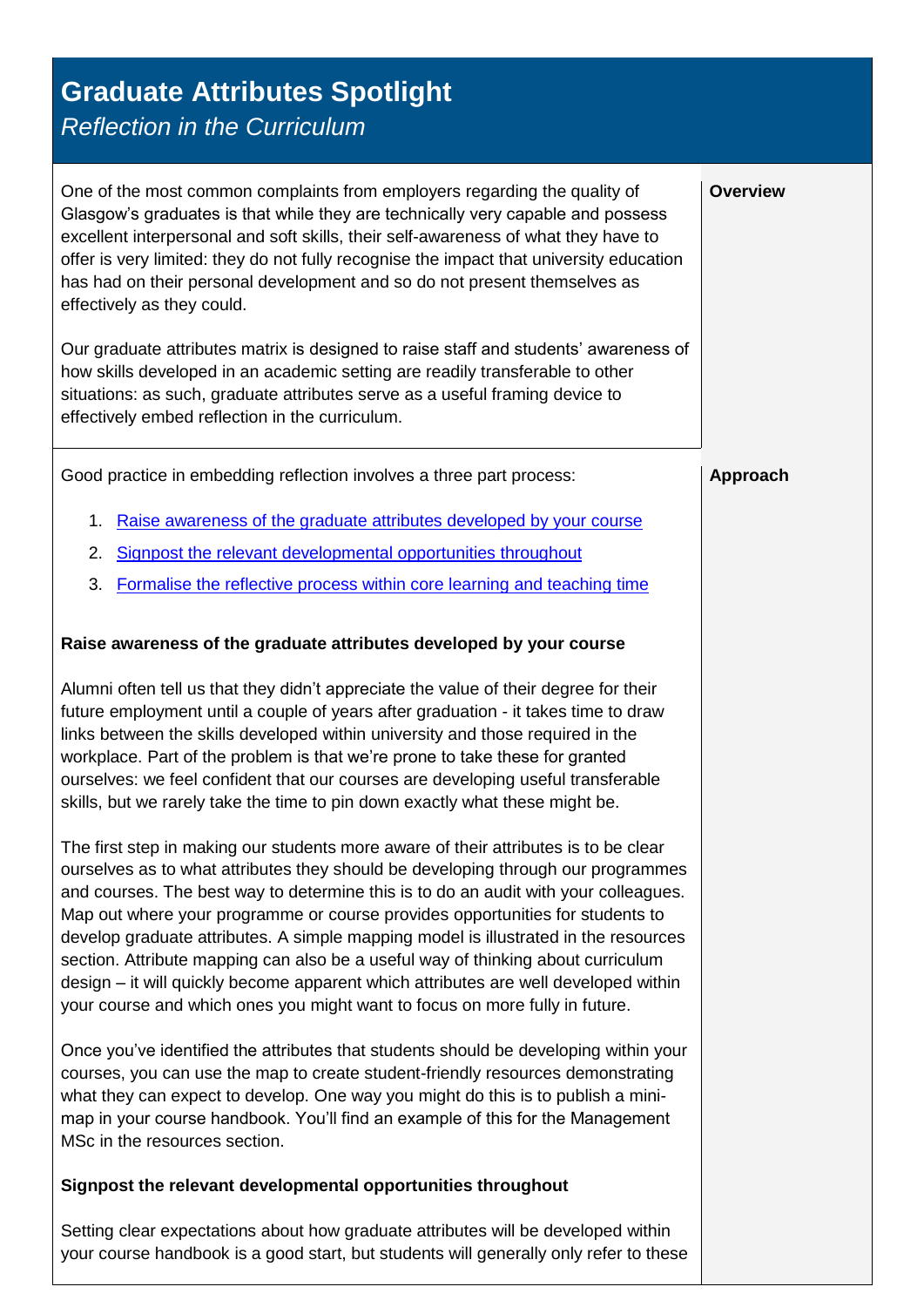very occasionally once the course is underway: we have to reinforce these initial messages with regular prompts to reflect upon the value of learning experiences.

There's no need to talk about attributes during every lecture, lab or tutorial. The attributes developed by core activities don't change greatly from week to week. But all courses have some standout elements – unusual one-off learning experiences with particular developmental significance that students can easily overlook, such as:

- **•** Fieldwork
- Group assignments
- Portfolio assessments
- Role-play scenarios
- Presentations
- Extended projects / dissertations

For example, many students dislike group work because they feel achievements occur despite the involvement of their peers, not because of it. It's unsurprising that they fail to spot the developmental significance of having to work together in this context. But group work is an effective way of developing many important attributes such as effective communication, negotiation, time management, organisation and professional behaviours.

Signposting the developmental significance of learning and assessment doesn't have to be terribly sophisticated – you just need to leave a little time to explore with your students what they feel they got out of the exercise beyond the immediate learning. Our research shows that simply highlighting to students the sorts of skills that they have been practising is one of the most effective prompts for them to mark and reflect upon their personal development.

## <span id="page-1-0"></span>**Formalise the reflective process within core learning and teaching time**

The sort of signposting exercises outlined above, are useful for raising students' awareness of where attribute development has occurred throughout the curriculum: providing further time for reflection towards the end of a course builds upon this by enabling students to reflect upon the value of these experiences as a whole.

You may wish to try a combined approach to feedback and reflection:

- I. Divide your cohort into small groups and use course tutors as facilitators (multiple groups in a large venue works best as it generates a good buzz of discussion and masks awkward silences).
- II. Start the group discussions with basic 'feedback' questions learning facilities, what worked well, what didn't etc.
- III. As the groups warm up, move into more complex 'reflection' questions "What challenged you?" "What skills did you develop?" "How might you approach similar situations differently in future?"
- IV. Summarise the group discussions.
- V. (Optional) build upon the discussion by issuing students with personal reflection exercises to take away and complete / links to Mahara templates.

The resources given below may give your other ideas for effectively embedding reflection in the curriculum – experiment and see what works best for you.